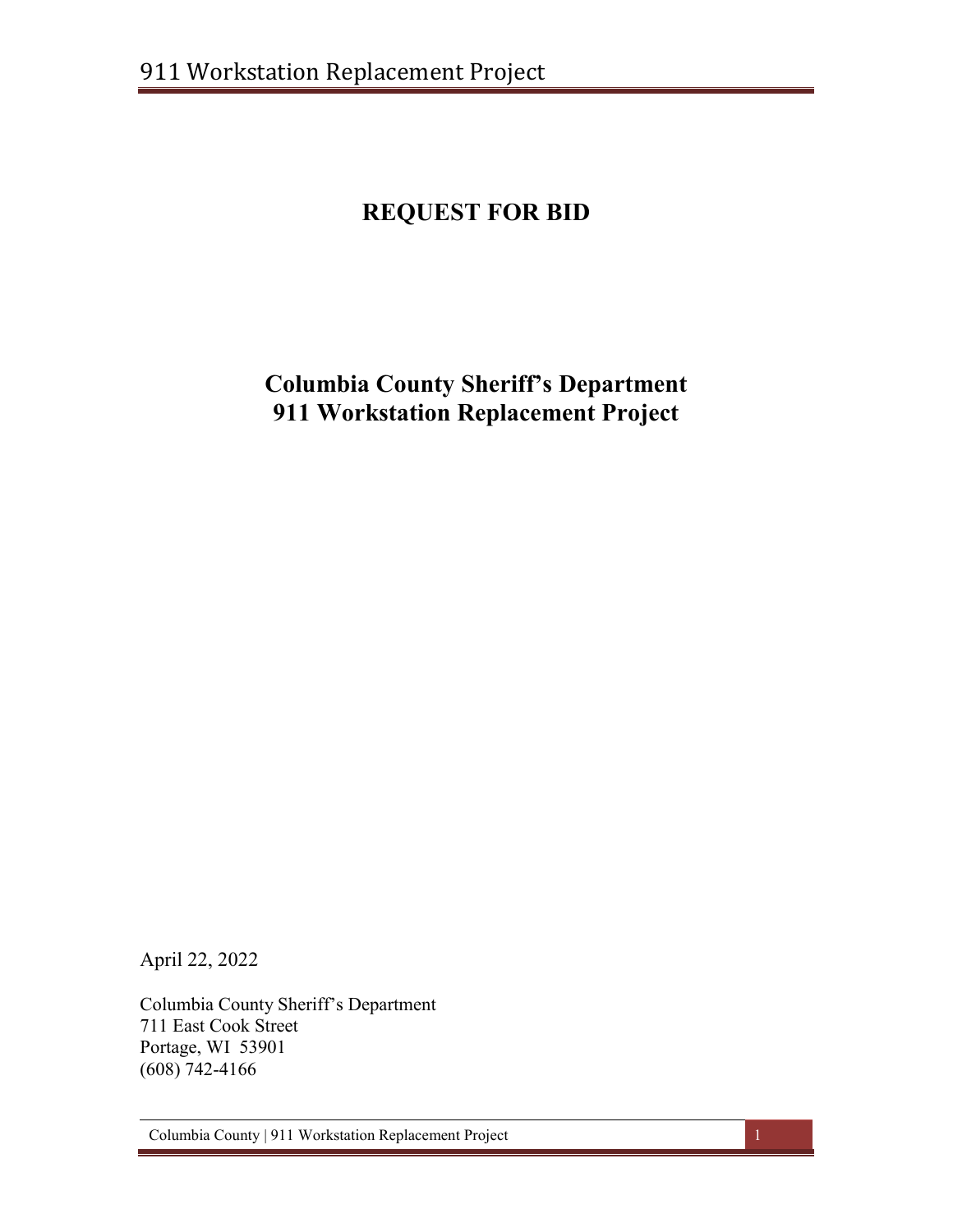| <b>Bid Due:</b>                      |           |                                                                                                                                                                       |  |
|--------------------------------------|-----------|-----------------------------------------------------------------------------------------------------------------------------------------------------------------------|--|
|                                      | Location: | Columbia County Administration Building                                                                                                                               |  |
|                                      |           | County Clerk's Office                                                                                                                                                 |  |
|                                      |           | 112 E Edgewater Street                                                                                                                                                |  |
|                                      |           | Portage, WI 53901                                                                                                                                                     |  |
|                                      | Date:     | Tuesday, June 7, 2022                                                                                                                                                 |  |
|                                      | Time:     | $9:00$ a.m.                                                                                                                                                           |  |
| <b>Bid Opening:</b>                  |           | Bids will be publicly opened and read.                                                                                                                                |  |
|                                      | Location: | Columbia County Administration Building                                                                                                                               |  |
|                                      |           | Meeting Room 115                                                                                                                                                      |  |
|                                      |           | 112 E Edgewater Street                                                                                                                                                |  |
|                                      |           | Portage, WI 53901                                                                                                                                                     |  |
|                                      | Date:     | Tuesday, June 7, 2022                                                                                                                                                 |  |
|                                      | Time:     | $9:05$ a.m.                                                                                                                                                           |  |
| <b>Mandatory Pre-Bid Site Visit:</b> |           |                                                                                                                                                                       |  |
|                                      | Location: | E911 Communications Center                                                                                                                                            |  |
|                                      |           | 711 E Cook Street                                                                                                                                                     |  |
|                                      |           | Portage, WI 53901                                                                                                                                                     |  |
|                                      | Date:     | Week of May 23-27, 2022                                                                                                                                               |  |
|                                      | Time:     | 10:00 a.m. to 2:00 p.m. (Call the number below to<br>setup a time during the week of May $23^{\text{rd}}$ for the<br>pre-bid site visit. This is required in order to |  |
|                                      |           | submit a bid.)                                                                                                                                                        |  |
| <b>Contact:</b>                      |           | Sergeant Elisabeth Schutz                                                                                                                                             |  |
|                                      | Phone:    | (608) 742-4166, ext. 3617                                                                                                                                             |  |
|                                      | E-mail:   | elisabeth.schutz@co.columbia.wi.us                                                                                                                                    |  |

Columbia County Sheriff's Department (County) hereby requests sealed bids for replacing existing 911 workstations located at 711 East Cook Street, Portage, WI.

Any person with disability requiring special accommodations must contact the County no later than (seven) 7 days prior to the bid opening or pre-bid meeting.

### **BID FORM**

All bids shall be submitted on the County form provided herein and in a sealed envelope bearing on the outside; the name of the Bidder, the Bidder's address, and the project name (911 Workstations). Please provide three (3) copies.

Bid price shall remain in effect for sixty (60) days from the date and time of the bid opening. All bids received after the Bid Opening date listed above may be rejected.

County hereby notifies all bidders that it will affirmatively insure that all bidders will be afforded a full opportunity to submit bids in response to this invitation and will not be discriminated against on the grounds of race, color, sex, or national origin in consideration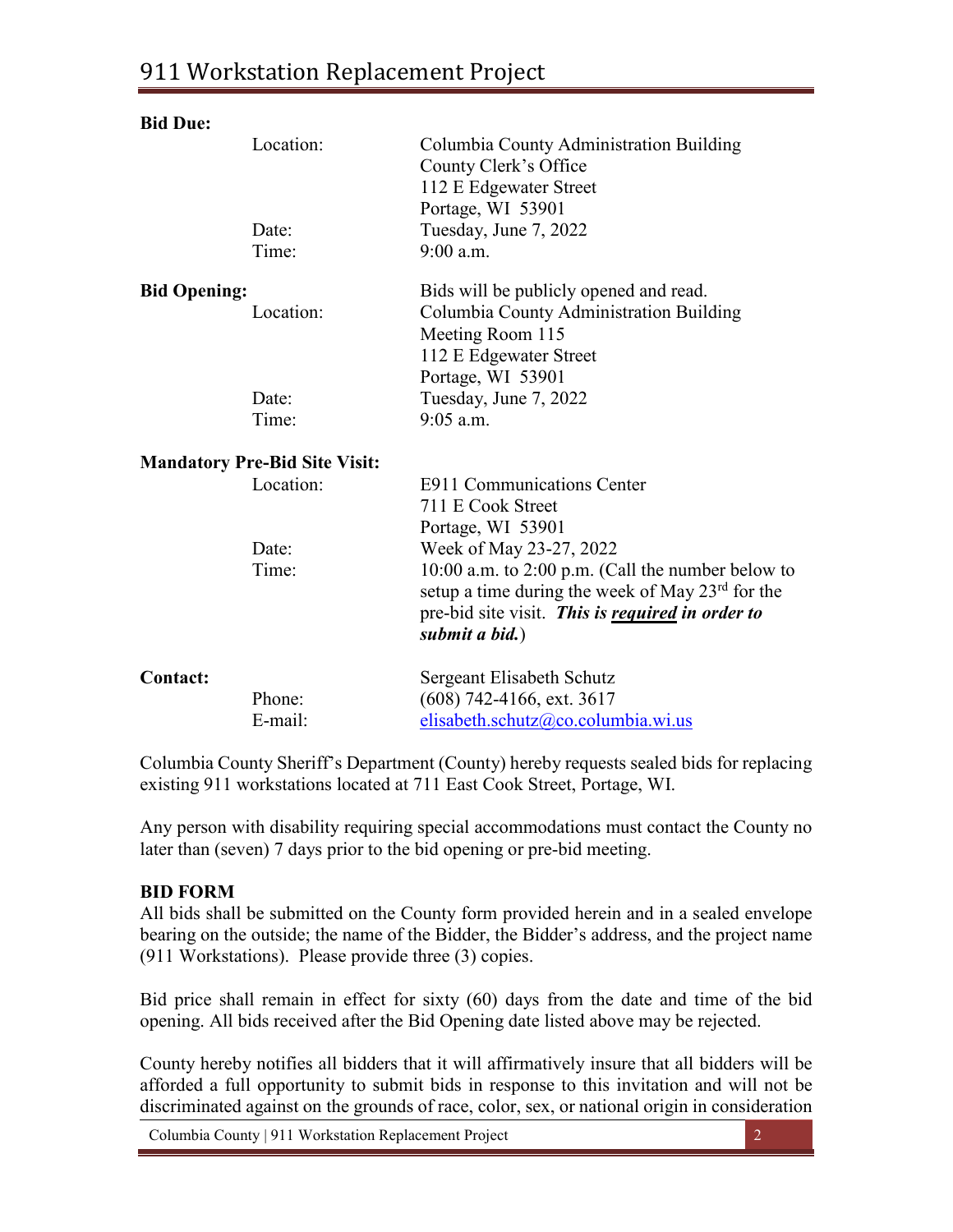for an award of any contract entered into pursuant to this advertisement. Columbia County is an Equal Opportunity Employer.

Taxes: Pursuant to Wisconsin Statutes Section 77.54(9m), certain building materials and other eligible items may be purchased for this project by the County without the requirements to pay the regular sales or use tax. When permitted under Wisconsin Statutes Section 77.54(9m), the Bidder will exclude sales or use tax on building materials and other eligible items.

Bidders shall not be barred from working on County projects and shall not appear on the Sam.gov disbarment list.

The winning Bidder will be issued a purchase order from the County, within the timeframe proposed in accordance with the other terms and conditions of the Request for Bids.

County reserves the right to reject any or all bids and is not bound to accept any bid if that bid is contrary to the best interest of Columbia County. County will award the bid to the lowest responsible bidder.

General Specifications and Proposal Forms for the above-listed project may be obtained at Onvia DemandStar. Bidders must register to access free procurement documents and related information. Bidders may also obtain bid notices and documents through the Columbia County website. Bidders who do not have access to the Internet may contact Onvia or the Columbia County Accounting Department for assistance.

## • **Onvia DemandStar**

- o National procurement information distribution system.
- o **Registration is FREE** in connection with the Wisconsin Association of Public Purchasers (WAPP): [www.onvia.com/WAPP](http://www.onvia.com/WAPP)
- o Additional levels of subscription service covering local, state, regional, or national territories are available at various fee rates.
- **Registration assistance is available:** 
	- o Toll free: 1-800-331-5337; [agencyservices@onvia.com](mailto:agencyservices@onvia.com)

It is the responsibility of the Bidder to regularly monitor this Website. Properly registered Bidders can expect to receive automatic notification of solicitations for quotes, proposals, and bids by participating public purchasing entities. A bidder's failure to retrieve available, required procurement information and include the appropriate documentation and information in solicitation responses may result in disqualification.

Published by authority of the Columbia County Executive Committee.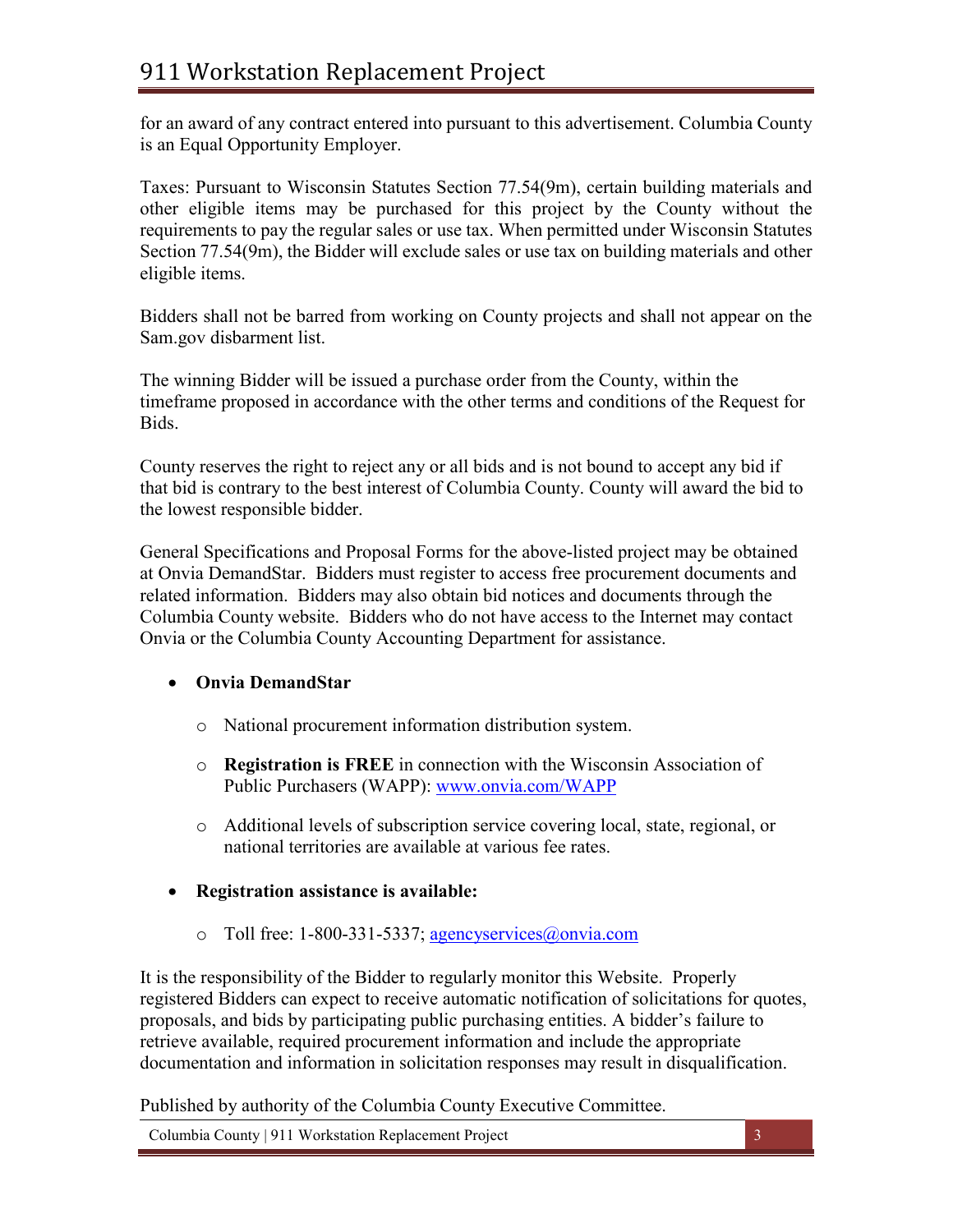### **BID RECIPIENT (OWNER)**

- **1.01** Bid is submitted to: Columbia County County Clerk's Office 112 E Edgewater Street Portage, WI 53901
- **1.02** The undersigned BIDDER proposes and agrees, if this bid is accepted, to enter into a purchase order with OWNER, to perform all Work as specified or indicated in the Bidding Documents for the prices and within the times indicated in this Bid and in accordance with the other terms and conditions of the Bidding Documents.
- **1.03** Columbia County Sheriff's Department staff will function as OWNER representative for this project.

### **BIDDER'S REPRESENTATIONS**

**2.01** In submitting this Bid, BIDDER represents; BIDDER has examined and carefully studied the Bidding Documents, other related data identified in Bidding Documents, and the following addenda; receipt of all which is hereby acknowledged;

 $\mathcal{L}_\text{max}$  , and the contract of the contract of the contract of the contract of the contract of the contract of

- **2.02** [Intentionally Omitted]
- **2.03** BIDDER acknowledges that the bid is for 911 workstations at the Columbia County Sheriff's Department.
- **2.04 BIDDER ACKNOWLEDGES BID IS A UNIT PRICE CONTRACT** for completion of all work and minor alternatives for consideration of each owner identified bid item(s); within the depicted areas as specified in the bid documents.

## **2.05 BIDDER SHALL BE RESPONSIBLE TO VERIFY THE PROJECT**

**QUANTITY.** Quantities as presented or represented within the Bid Documents are included to provide the actual quantity of equipment to be provided. BIDDER shall verify and assure proper account of project scope prior to formation and submittal of unit pricing for the project. Change orders shall be NOT be allowed for BIDDER'S negligence or variance in based on "assumed" versus "actual" quantities required for the project.

**2.06** BIDDER shall perform all work in a safe manner in full legal accordance with OSHA, Federal, State, County, Town, WDNR, and local rules and regulations.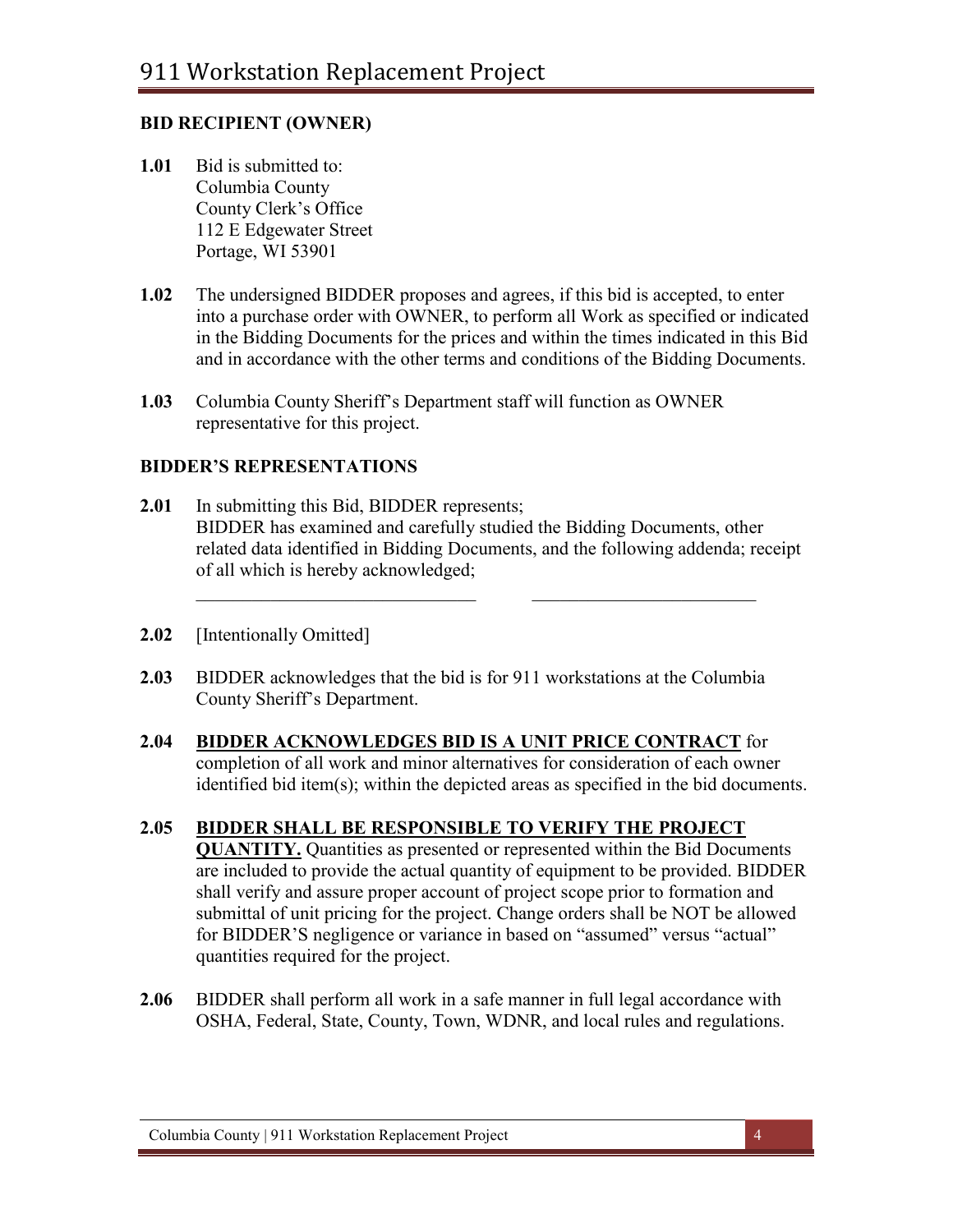- **2.07** BIDDER accepts all of the terms and conditions of the Bid. This Bid will remain subject to acceptance for 60 days after the Bid Opening, or for such longer period of time that BIDDER may agree to in writing upon request of OWNER.
- **2.08** BIDDER is familiar with and is satisfied as to all Laws and Regulations that may affect cost, progress, and performance of the Work including, but not limited to;
- **2.08.1** Title VIII of the Federal Civil Rights Act of 1968 (as amended), and Wisconsin Statutes Section 106.50, and any subsequent relevant laws or amendments.
- **2.09** After BID has been submitted, BIDDER shall not assert that there was a misunderstanding concerning the quantities of equipment to be provided, or nature of project to be completed.
- **2.10** [Intentionally Omitted]
- **2.11** BIDDER is aware of the general nature of work to be performed by OWNER, the public, and others at the Site that relates to the Work as indicated in this Bid. BIDDER also represents that Work performed in accordance with this bid shall not interfere with OWNER or public's performance of work.
- **2.12** BIDDER has provided OWNER written notice of all conflicts, errors, or discrepancies that BIDDER has discovered. For any conflicts, errors, or discrepancies identified, the resolution provided by OWNER is acceptable to BIDDER.
- **2.13** BIDDER has not engaged in corrupt, fraudulent, collusive, or coercive practices in competing for this contract. Bid is genuine and not made in the interest or on behalf of any undisclosed entity and is not submitted in conformity with any collusive agreement. BIDDER has not induced or solicited any other BIDDER to submit a false or sham bid. BIDDER has not solicited or induced any entity to refrain from bidding.

## **BASIS OF THE BID**

- **3.01** The executed purchase order will bind OWNER to make payment to the successful BIDDER as unit price payments based upon completion of the work. Payment shall be made by progress payment method based on actual quantity of work performed; determined as completion of the unit price item(s) contract amount and provided the work is completed in timely, professional, safe, efficient, consistent manner, acceptable to OWNER.
- **3.02** BID shall be inclusive of all labor, equipment, materials, overhead, supervision, fuel, taxes, insurance, benefits, profit and all other costs deemed necessary to fulfill requirements of the Work.
- **3.03** Work under this Bid shall be Finally Complete and ready for Owner's acceptance on the due date.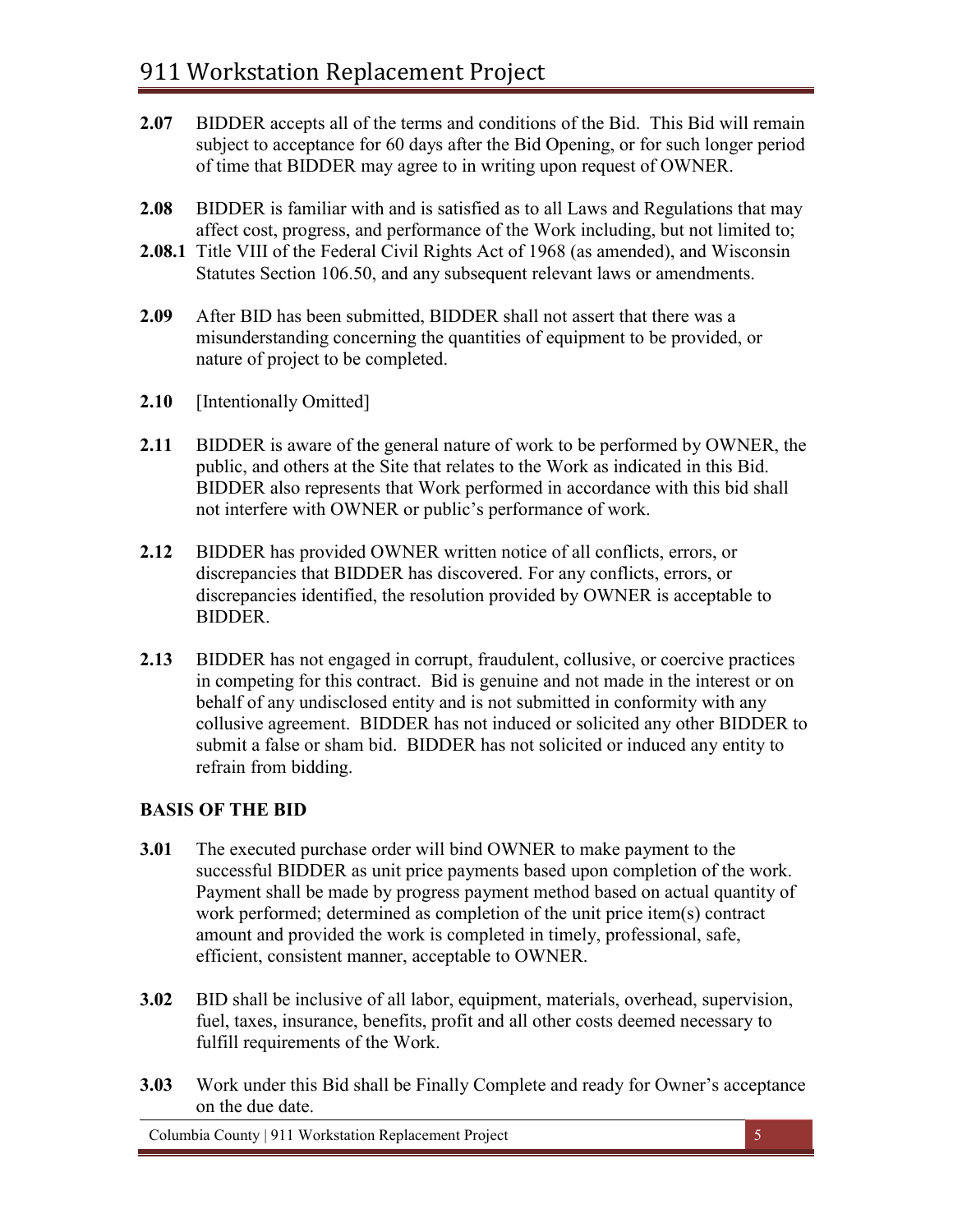- **3.04** BIDDER's obligations will be coordinated with OWNER and shall be performed independently and without assistance from the OWNER.
- **3.05** OWNER reserves the right to nullify the purchase order between OWNER and BIDDER in the event BIDDER is unable to fulfill its obligation, at OWNER's sole determination. Purchase order termination, if enacted, shall be effective immediately upon BIDDER'S receipt of written notice from OWNER.
- **3.06** BIDDER shall warrant all work performed by Bidder in relation to this purchase order for a period of one (1) year from Final Completion certification of project; unless otherwise specified within the Bid.
- **3.07** BID is a Unit Price for 911 workstations at the Columbia County Sheriff's Department. OWNER has the right to award single or multiple unit price item(s) at OWNER'S discretion.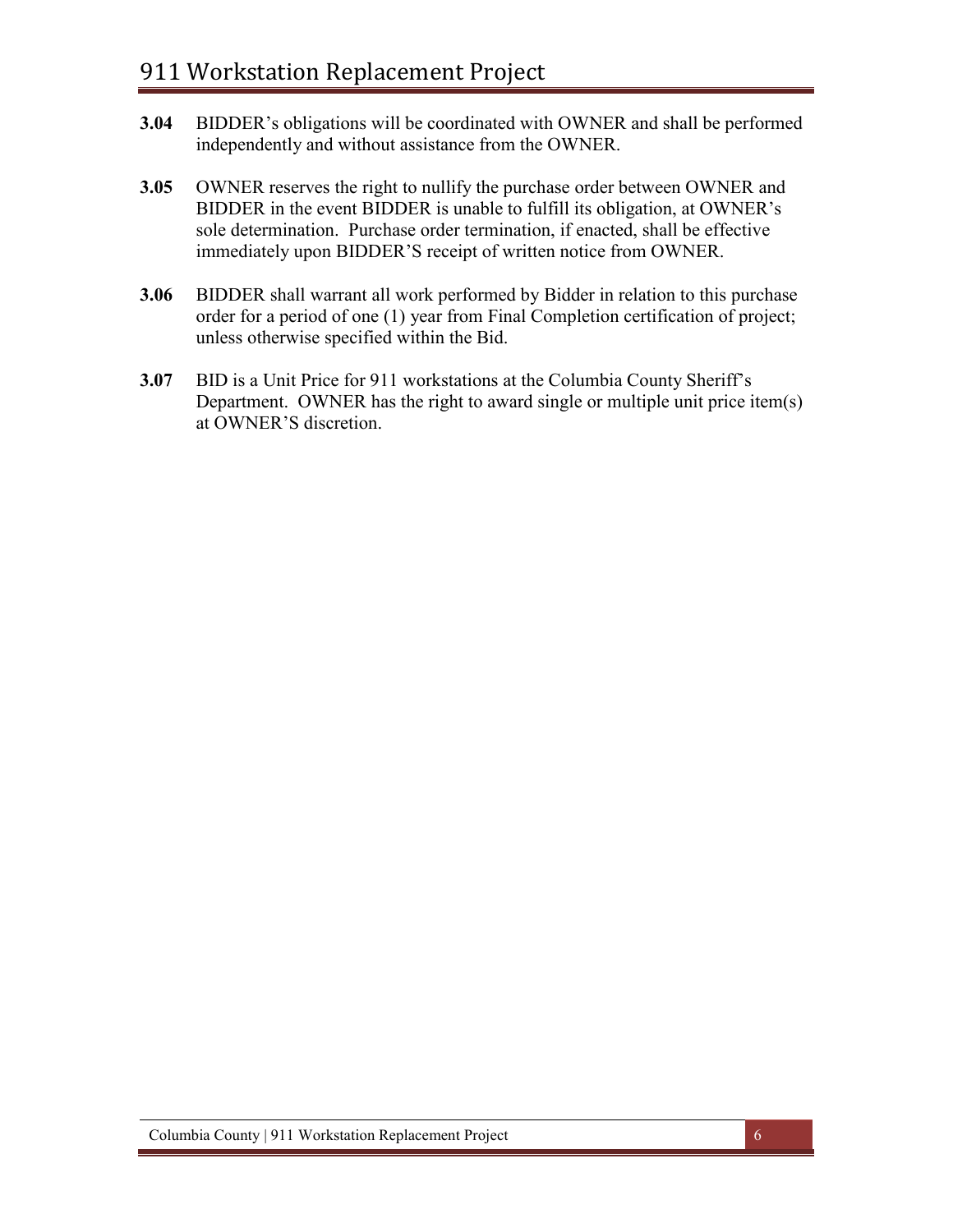### **Bidder shall complete the work in accordance with the Contract Documents for the price(s) below.**

### **OVERVIEW**

It is the Columbia County Sheriff's Office intent to purchase three (3), ergonomically designed 911 dispatch workstations. The specifications listed have been developed for the primary function for a 24x7 emergency communications workstation. The performance criteria are required to accommodate a range of users and protentional users from the  $5<sup>th</sup>$ percentile seated female to the 95<sup>th</sup> percentile standing male.

The supplier awarded the contract will have the follow responsibilities:

- 1. Removal of three (3) existing workstations
- 2. Installation of three (3) new workstations
- 3. Coordination with Customer for final design

### **PROJECT SPECIFICATIONS**

- Sit-Stand Adjustable Height Workstations-Corner Style
- Must lower and rise to levels that accommodate levels of comfort and ability and conform to all rules of the ADA (Americans with Disabilities Act).
- Must be wide enough in design to accommodate multiple input devices such as keyboards, mice, radios, and writing surface on a level platform.
- Minimum of six (6) monitors per work station (24" Widescreen) must be able to be mounted on an adjustable mechanism that allows users to bring monitors closer or further away.
- Task Lighting at each position.
- Peninsula style between two (2) of the workstations.
- Storage for three (3) PC's.
- Storage cabinet three (3) total.
- Rotating Resource one (1) total, under surface mount at least 36" Wide, mounted under Peninsula.
- Floor plan and pictures included (Appendix A).
- Shipping or delivery charges should have a separate line quoted.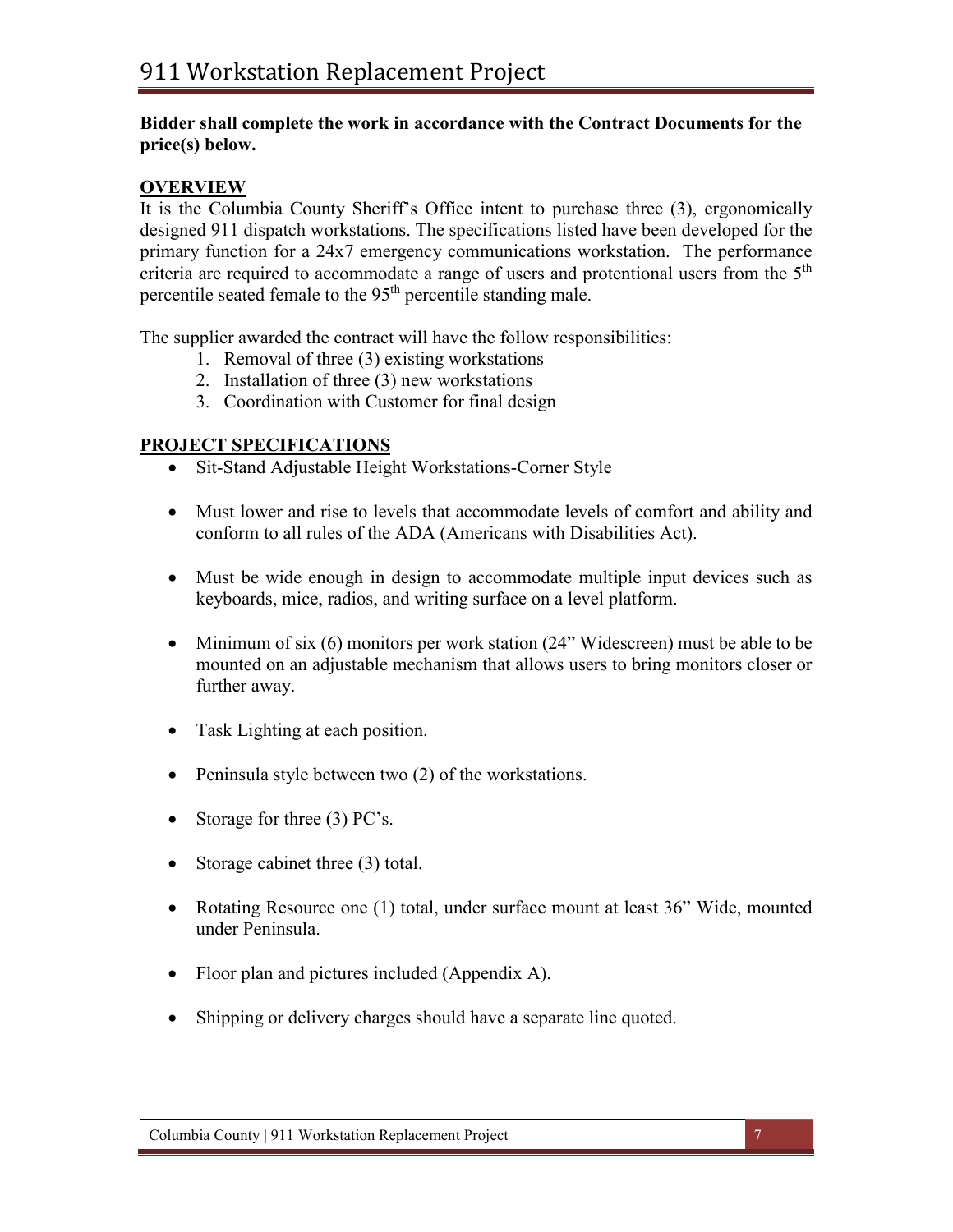## 911 Workstation Replacement Project

| Total equipment cost: \$ |                                                                                      |
|--------------------------|--------------------------------------------------------------------------------------|
| Total shipping cost: \$  |                                                                                      |
| Total bid amount: \$     |                                                                                      |
|                          | (bid amount in words)                                                                |
| cost.                    | Note: Any add-on options need to be listed separately and clearly specified with the |
|                          |                                                                                      |
| <b>Bid Submittal</b>     |                                                                                      |
|                          | BID is submitted by (BIDDER):                                                        |
| Name (typed or printed): | <u> 1989 - Johann Stoff, amerikansk politiker (d. 1989)</u>                          |
| By (signature):          | <u> 1989 - Johann Stoff, amerikansk politiker (d. 1989)</u>                          |
| Address:                 |                                                                                      |
|                          |                                                                                      |
|                          |                                                                                      |

Email: \_\_\_\_\_\_\_\_\_\_\_\_\_\_\_\_\_\_\_\_\_\_\_\_\_\_\_\_\_\_\_\_\_\_\_\_\_\_\_\_\_\_\_\_\_

Phone number:

### **DOCUMENTS REQUIRED TO BE SUBMITTED WITH THE BID RESPONSE:**

For any document or certification that does not apply to your business condition, write "Not Applicable", sign, and return.

- Signed and completed County Bid Form (above)
- Company and staff project experiences on projects similar in nature (include contact references)
- Timeline for schedule of completing the work.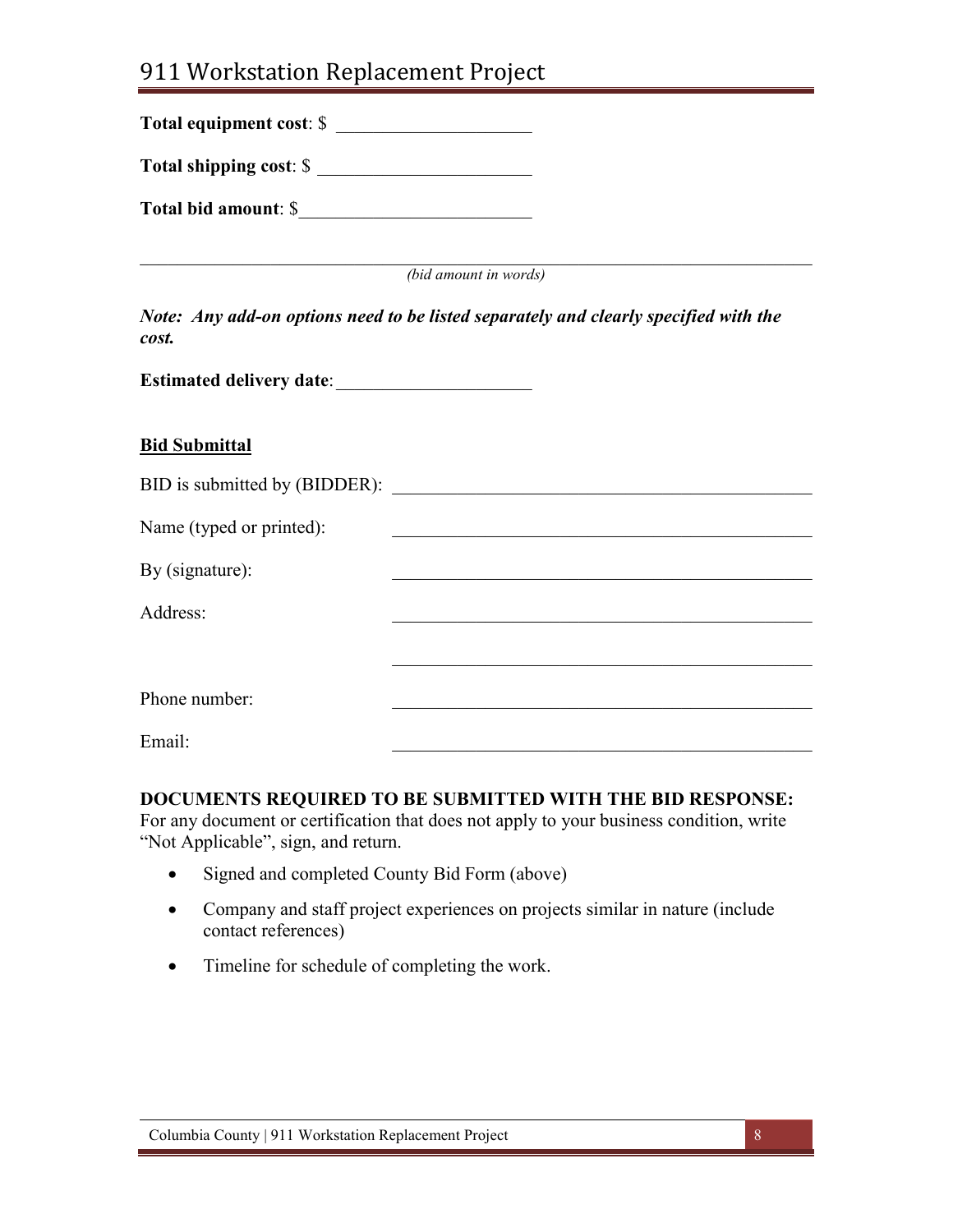### **PROJECT IDENTIFICATION**

Work of the Contract shall be conducted in accordance with the following conditions:

- **4.01** The purpose of this project is for 911 workstations at the Columbia County Sheriff's Department. For the price quoted in relation to this project, BIDDER shall provide all labor, equipment, materials, taxes, overhead, fuel, subcontractors, and all other direct and indirect costs necessary in accordance with the Contract Documents.
- **4.02** BIDDER shall be solely, wholly, and completely responsible for the safety of all employee(s) working in connection with this project. Work shall conform to all safety related Statutes, rules, ordinances, and guidance whether at the federal, state, county, or local level.
- **4.03** BIDDER shall coordinate and procure all necessary permits, prior to initiating work on-site.
- **4.04** The work is generally described as 911 workstations at the Columbia County Sheriff's Department.

### **PROCEDURAL SPECIFICATIONS (BIDDER'S RESPONSIBILITIES)**

- **5.01** Proceed expeditiously so as to complete all work in a reasonable timeframe. All areas opened during the daytime, shall be secured and protected during hours when the BIDDER is not working.
- **5.02** Maintain work areas in a safe, efficient, professional manner. Protect and store all work areas, equipment, materials, and tools in a secure, safe, protected area.
- **5.03** COVID-19 Protocols
- **5.03.1** Any employee or worker experiencing COVID-like symptoms shall not be allowed to work at the Facility or on the project until such time as they are required to no longer quarantine and should follow all CDC guidelines.
- **5.03.2** Owner will be held harmless for any delay of installation/construction due to the event of a COVID-19 outbreak within the facility.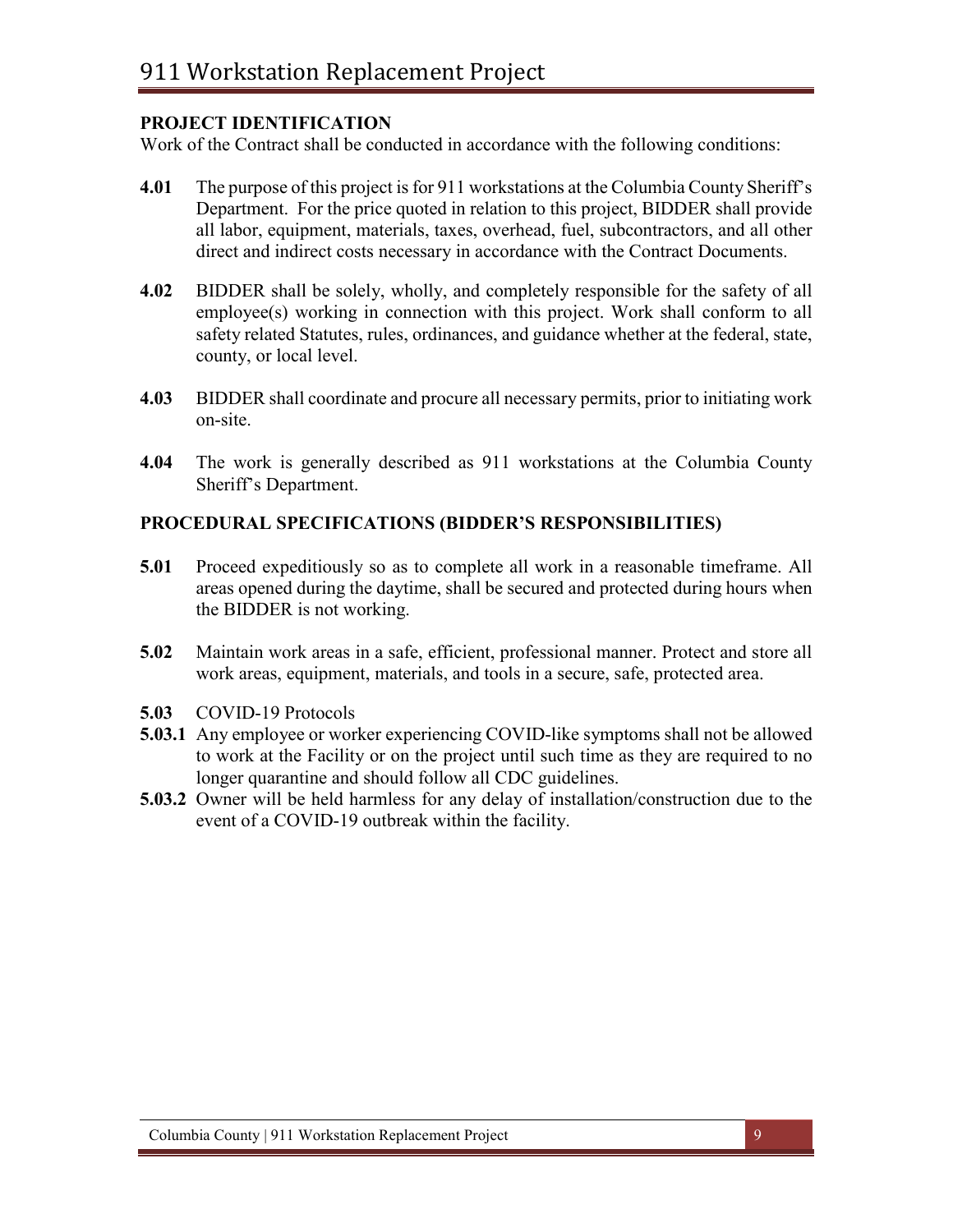### **USE OF PREMISES (BIDDER'S RESPONSIBILTIES)**

This is an active Facility. Staff and permitted public personnel frequent the work areas. BIDDER shall operate at all times with consideration for Facility operations and shall confine operations to the site of the proposed work.

- **6.01** Responsibility for the protection and safekeeping of manpower, equipment, and materials on or near the site will be entirely that of the BIDDER and no claim shall be made against the OWNER by reason of any act of an employer or trespasser. OWNER will hold BIDDER to the highest standards of conduct.
- **6.01.1** Appropriate conduct is required.
- **6.01.2** A criminal background check shall be required of all BIDDER personnel that access the Facility. BIDDER shall provide a minimum of three (3) working days advance notice to Facility prior to conducting work on site and shall continue working expeditiously and continuously for the duration of that specific activity.
- **6.01.3** BIDDER shall not leave any work area, tools, chemicals, supplies, etc. unattended.
- **6.02** Any Facility damage caused by BIDDER shall be repaired to pre-existing condition at BIDDER's expense.
- **6.03** Further, should any occasion arise necessitating access by the OWNER to the site, BIDDER shall accommodate the request expeditiously.
- **6.04** No materials or equipment shall be placed on the property of OWNER until the OWNER has agreed to the location contemplated to be used. The intent of this project is the rapid completion of all work; therefore, excessive storage of materials at the site shall not occur.
- **6.04.1** Upon completion of the project, all excess material shall be removed from the site and properly disposed of at the cost of the BIDDER.
- **6.04.2** [Intentionally omitted]
- **6.05** BIDDER shall be solely responsible for obtaining any additional work area, storage sites, or additional access to the site which may be required for proper completion of the work; at BIDDER'S exclusive cost.
- **6.06** BIDDER shall be solely responsible to maintain the structural and security integrity of any/all adjacent utilities, structures, or public spaces and take whatever means are necessary to protect same.
- **6.06.1** Fixtures or areas removed or destroyed shall be repaired and replaced to satisfaction of the OWNER.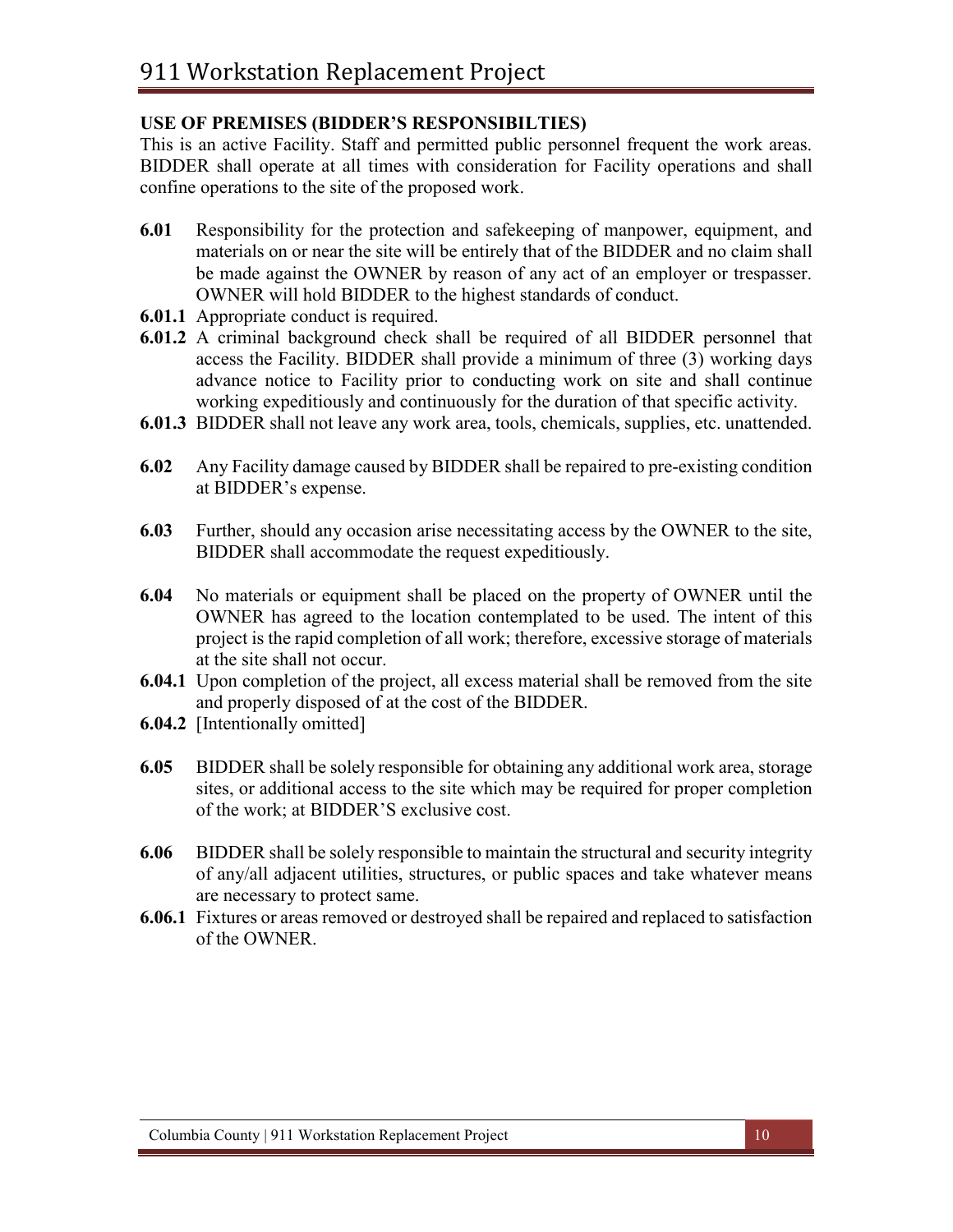## **SCHEDULING (BIDDER'S RESPONSIBILITIES)**

Become familiar with all items of the project requiring coordination and plan the work to ensure safe, orderly progress and completion from the beginning of activity through the project close-out period, within the Contract time.

- **7.01** Schedule the work to minimize inconvenience and impact to the OWNER and adjacent property owners.
- **7.02** Once project has started, BIDDER shall continue unimpeded, expeditiously, continuously and in a consistent manner in order to complete the project in the utmost timeframe and without detrimental collateral damage to either the existing buildings or their surroundings.
- **7.03** Coordinate closely with Facility staff, providing at least three (3) working days' notice prior to the time when work will be required.
- **7.04** Minimize obstructions and impact to Facility activity.
- **7.05** Coordinate activity with the OWNER to minimize disruption at the site.
- **7.06** Provide testing and inspection services where required by Contract Documents.
- **7.07** Schedule and coordinate the work of all trades (including; but not limited to, other contractors, subcontractors, utilities, disposal locations, suppliers, etc.) under this Contract.
- **7.08** No project work shall be initiated until notified by COUNTY via the purchase order.

### **HOUSEKEEPING (BIDDER'S RESPONSIBILITIES)**

Clean and protect site work in progress and adjoining work on a continual basis in order to keep project neat, orderly, and in a safe condition at all times.

- **8.01** [Intentionally Omitted]
- **8.02** [Intentionally Omitted]
- **8.03** [Intentionally Omitted]
- **8.04** [Intentionally Omitted]
- **8.05** [Intentionally Omitted]